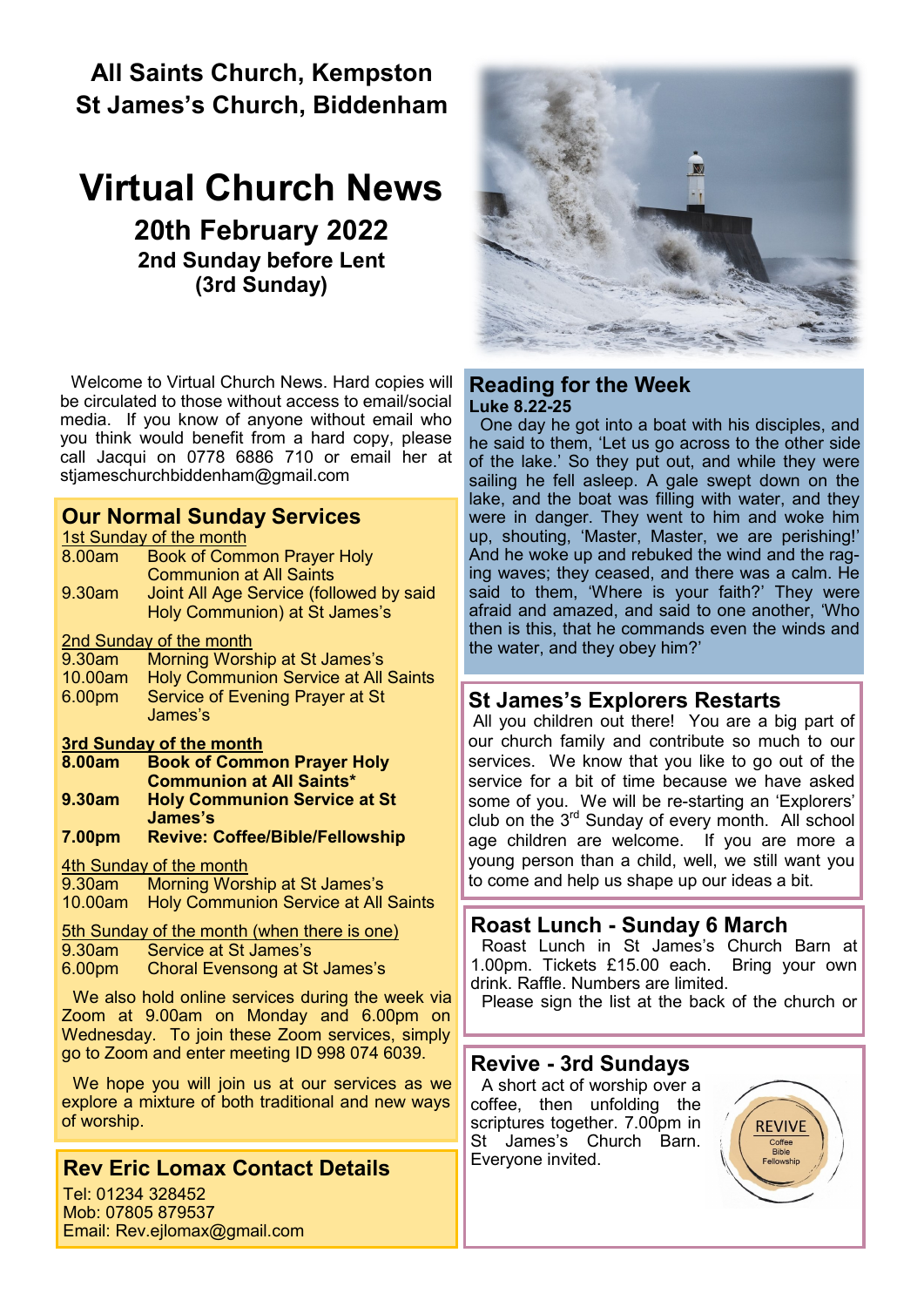### **Message from Rev Eric Lomax**

He is Lord of chaos, as the earth was described in Genesis 1 as 'Tohu Wah-Bohu,' which means the chaotic abyss, shapeless, and formless. In the Bible, water is representative of this void, as water itself implies the chaos before the creation of the universe, so we hear that the Spirit of God (Ruach, meaning 'wind') moved over the surface of the water. He is the Lord of chaos, because the Spirit of God speaks and brings order to the chaos; 'Let there be light!' This is the power of creation at the hand of God the creator.

The writers of the Gospels draw us deeper and deeper into the question of who was Jesus. He was the Hebrew Messiah (Greek Christ), who was chosen and anointed by God. This was a powerful claim as it was the Kings of Israel, David and Solomon, who were anointed with precious oil from the olive trees of Israel. To be anointed was to be chosen for a special purpose, so the Christ or the Messiah bore the marks of Kingship, a great military ruler, so who was this Christ?

The first readers of the Gospels experienced intense persecution by the Romans under Nero, Vapasian and Domition. They had witnessed terrible suffering of friends and families at the hands of their persecutors, and they so wanted to know who this Messiah was that they worshipped, and why was he so silent in the face of such injustice, but he is the Lord of the storm.

The Gospel stories which they read would have tried to answer these questions and beautifully illustrate who this Messiah, Jesus, the Christ actually is. The story of Jesus and the disciples on a boat, in the storm, harks back to creation. Here was the primeval, uncontrollable chaos of the waters and as the spirit of God moved over the face of the waters in Genesis, so Jesus, the son of God, slept in a boat in the midst of a storm.

#### **Let us pray…**

Dear God and Father, You are the creator of all things, Yet sometimes, in difficult times, we forget to trust you. Jesus Christ, son of the living God, We place our lives in your hands, We trust in you to heal us and calm the storm. Amen

#### **Plants!**

The St James's Social Committee are planning a tea party in May/June (more details to follow) at which they hope to have a plant stall. If you are taking cuttings or sowing seeds, it would be great if you could do a few extra! Thankyou.



It was the disciples in the boat with Jesus that felt this chaos, just as the early Christians faced the chaos of persecution, but they did what we all do; they panicked, they could not cope, and instead of having faith in the Lord of the storm, they just rushed around making things worse.

In the end they woke up Jesus and asked him why he was not also panicking. This was not an act of faith, because the last thing they expected was what he did next; 'Peace,' he said, 'be still,' and the storm did just what the Lord of the storm commanded. The water was calmed and the storm ended.

Jesus reproved them for having no faith and amazed, the disciples said; 'Who is this that even the wind and the waves obey him?'

This passage is directed at you as much as it was directed at those early Christians. We all face the storms of chaos. Our lives are rarely what we would wish them to be, but Jesus is the master of your storm. Whatever you face, whatever you experience, do not be afraid, because the Lord is with you. He asks you to trust in him, and if you do, he can calm your storm and transform it into a new creation.

God bless,

Imposition

of Ashes

**Eric** 

2nd. March

# **ASH WEDNESDAY**

Join us to mark the start of Lent for a short service during which those who wish to can receive a mark of ashes on the forehead as a sian of penitence and mortality.

**Everyone Welcome** No booking required

**All Saints Church** Kempston 6.00pm

**St James's Church** Biddenham 7.30pm